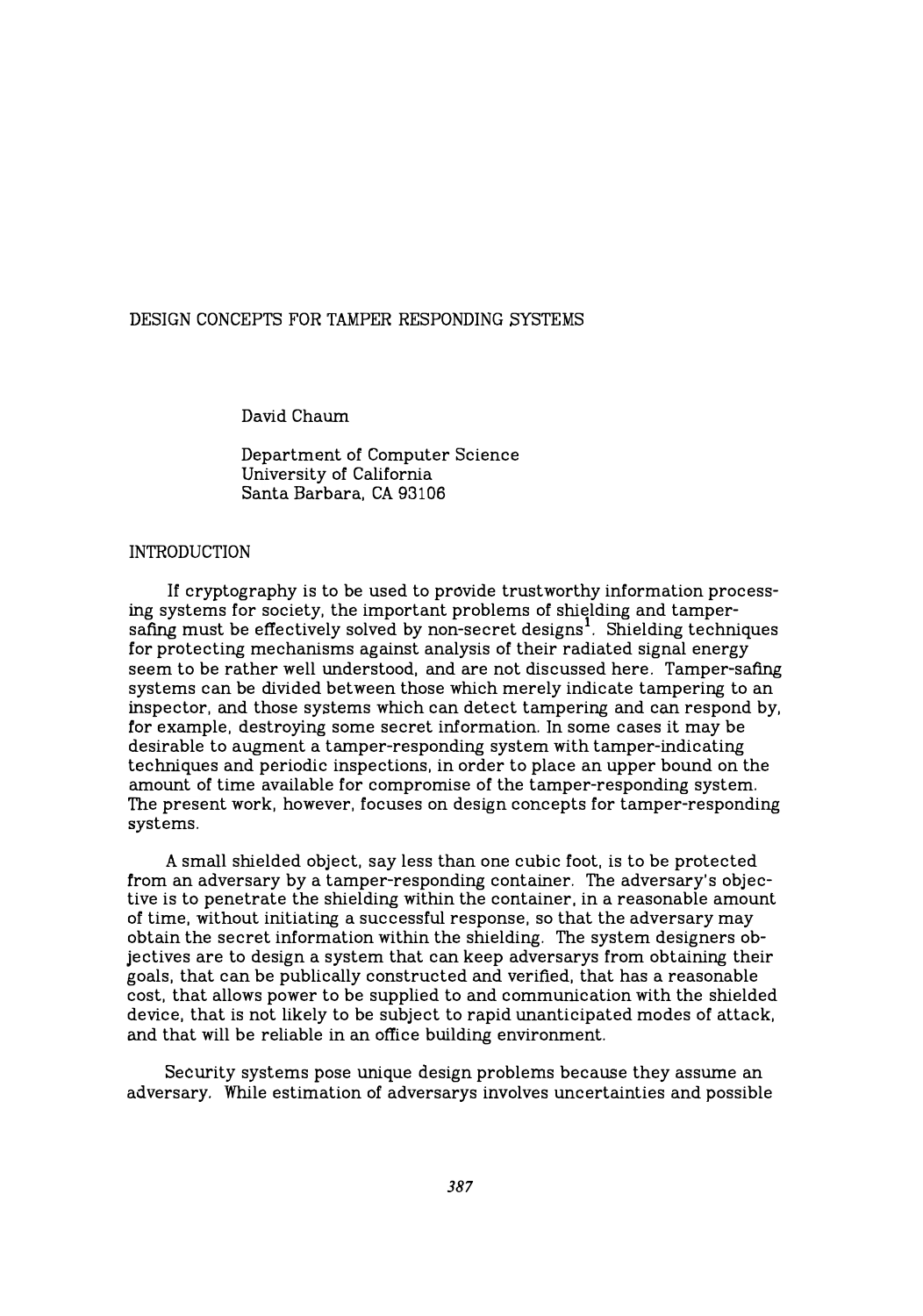change in many dimensions, there may be reasonable bounds, such as, the amount of time available to an adversary. It is often considered sound practice to design security systems assuming that the adversary has complete knowledge of the general system design (though some designs may call for random choices among a great many alternative values for some parameters).  $Baran^2$  presents convincing arguments for making the general design public, which include the advantage of input from a much wider community, and the fact that intelligence techniques are bound to reveal the details of most large undertakings to a determined adversary. Many organizations seem to take the view that designs should be closely guarded. Computer systems that are to be widely trusted can't afford the luxury (whether advantageous or dangerous) of secret designs, since their construction must be verified by a wide range of observers.

### **MODEL**

A tamper-responding container may be thought of as a series of layers. Each layer will have a set of known attacks that can be perpetrated against it with associated times, possibly other requirements, and likelyhoods of success. One design approach is to bring sensor systems to bear on a single layer that are sufficient to detect all known attacks with reasonable associated times and likelyhoods of success.

Such a single layer approach may not always be possible, and multi-layer approaches may be more economical. If the sensor systems for a particular layer can be disabled when that layer is penetrated, then the security provided by multiple layers is merely additive, and probably a comparatively expensive way to increase penetration time. If there are independent probabilities of success for attempts to penetrate each layer, however, the probability of success for a series of layers is the product of the independent probabilities for each layer. Also, it may be difficult to penetrate one layer of material without exposing the penetration mechanism to the next layer, particularly if the exact location and contour of the boundary is a random parameter.

If sensor systems for one layer can not be compromised until a deeper layer is penetrated, powerful advantages may result. For example, no known attack scenarios exist for a system comprising an inner layer that is secured against all fast attacks, and an outer layer that is effectively protected against all but fast attacks by sensor systems secured within the inner layer. In general. when a sensor system's view extends through a series of enclosing layers, it limits the kinds of attacks that can be employed against each layer of the series much as if it were embedded immediately within that layer, and it limits the kinds of attacks that can be brought to the internal layers of the series.

## SENSOR SYSTEMS

Sensor systems may be divided between the passive, which merely monitor energy coming from a layer, and the active, which monitor the return of energy that they transmit into a layer.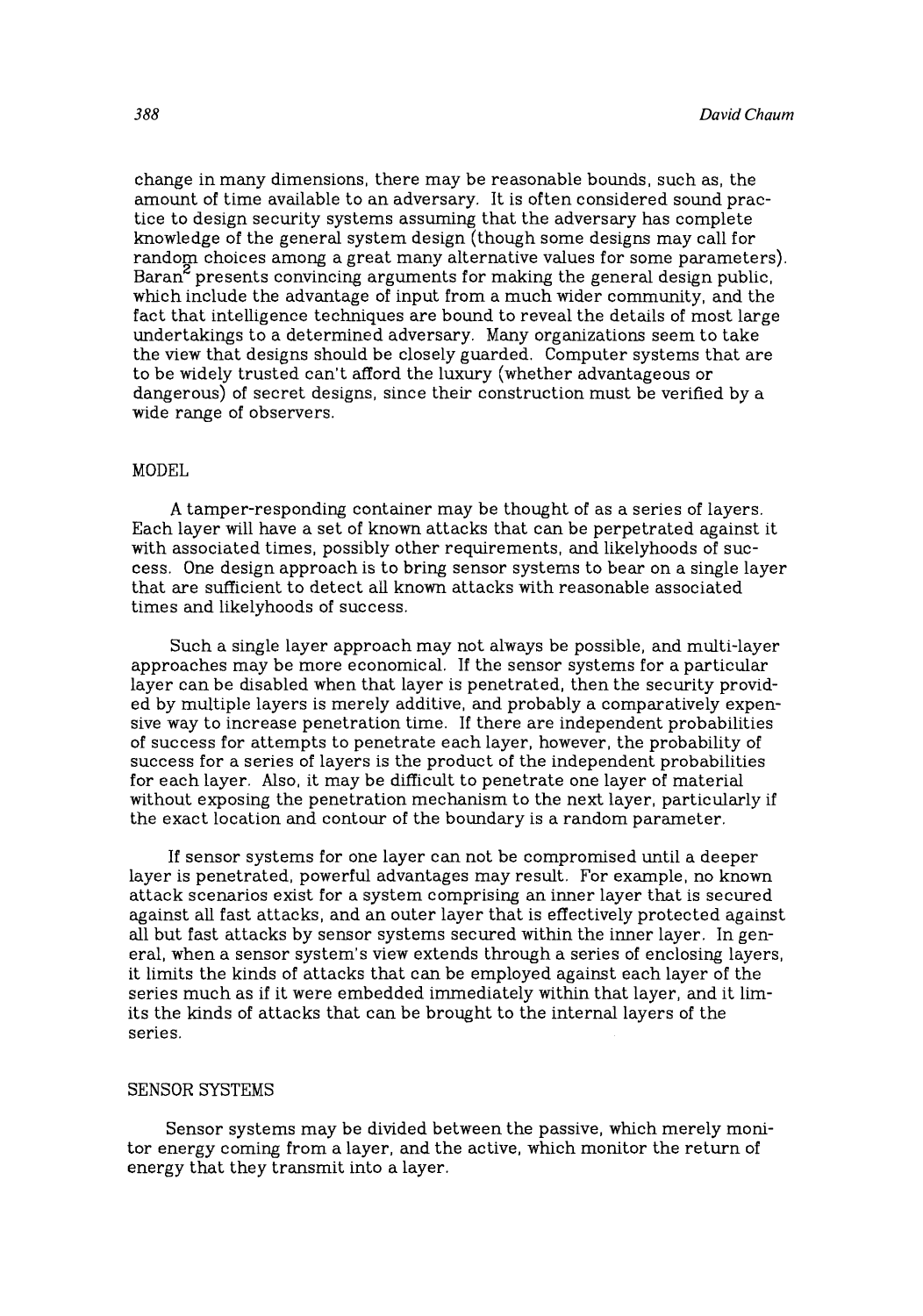Passive sensor systems can be triggered by thresholds, rates of change, and more sophisticated pattern analysis. They may be divided between those which monitor a kind of energy that will only exist in significant quantities or increase dramatically under attack, or they can monitor a level for relatively small suspicious fluctuations. Clearly the former is to be preferred. Examples include mechanical vibration, strain, pressure, electromagnetic and other forms of radiation. Randomness may be exploited by, for example, pressurizing a layer to a random pressure. Significant advantage may be taken of materials, such as chemically stressed glass or glass ceramic<sup>3</sup>, which contain stored energy that is released by some attacks and will propagate through the material, or ideally cause a chain reaction and thus be amplified by the material itself. Such materials may be regarded as both the constituents of a layer and as part of the sensor system, even though the kind of energy emitted by the material is not the same as that of the ultimate output of the sensor system. Joints between parts of such materials may be subject to special attacks.

Active sensor systems may be divided between those which propagate energy through a fixed path in some layer, and those which do not use fixed paths. Path based systems must protect the area between the paths or exploit path overlap unless the path gap or minimum sensitive part of a path are below some acceptable size threshold. Also, they can provide resistance to straight line attack. Time domain, interference, capacitive and inductive techniques may indicate movement of paths, indicate changes in path length, and provide protection between paths or even of adjacent layers. Path systems may be comparatively slow to respond. Non-path systems may rely on the doppler effect, standing wave patterns, or even phased array techniques. They may also include such techniques as directed beams of energy, and sophisticated analysis of the reflected energy. Random values may be used to influence parameters of the transmitted energy, such as timing, direction and spectral composition, and they may also be used to determine parameters relevant to evaluation of the sensed energy, such as the sample and hold delay in a time domain system, so that probabilities of detection may be introduced and certain countermeasures made ineffective. While active techniques may require more power than passive techniques, path techniques appear to be potentially cost effective, and directional techniques appear to have the potential for extreme sensitivity, though they may be relatively expensive.

In a layer composed of multiple sub-layers, some of the sub-layers may be regarded as auxiliary sub-layers that form part of a sensor system, such as, reflective coatings, conductive coatings or piezoelectric coatings. These auxiliary sub-layers may be shared by several layers, and they may be regarded as layers themselves, though they may be subject to a relatively wide range of attacks. Also notice that a very thin boundary region of a layer, such as a reflective or conductive surface, may be providing substantial security.

#### ATTACK SCENARIOS

Attacks are divided here between probing, stealth, countermeasures, and disabling attacks. A complete attack scenario may include a sequence of combinations of these individual attacks on a series of layers and sensor systems.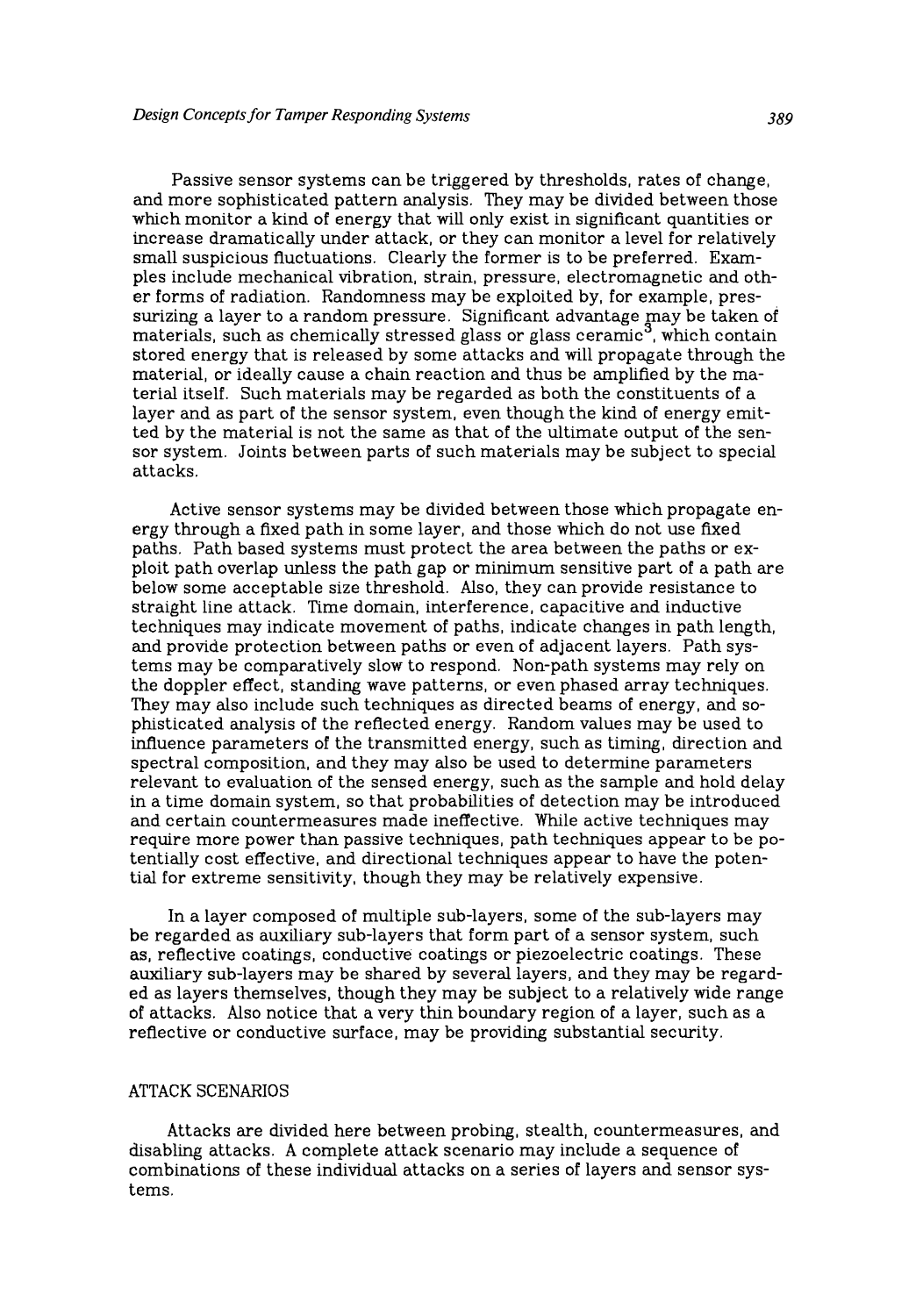Probing attacks seek to aid other attacks by finding out something about the particular values of random parameters, which may include static information about layer structure and dynamic information about sensor system operation. Appropriate techniques depend on the nature of the parameters, but radiography, ultrasonic scanning, and passive signal analysis are examples.

Stealth attacks attempt to penetrate through a layer without being detected. A physical barrier may be penetrated by applying mechanical cutting techniques, such as drills and abrasives; thermal techniques, such as oxygen lance, thermite, and shaped charges; energy beams, such as laser and electron discharge; chemical attacks, such as solvents and corrosives; and particle beams. The probability of detection of a layer penetration may be reduced by techniques, such as shoring, reconstruction, or introduction of counterbalancing elements, or by altering the material(s) of the layer, such as by by application of forces, energy or chemical reaction.

Countermeasures are techniques which introduce energy into a sensor system in such a way that the sensor system does not detect some other attack. Examples include, roughly in increasing order of difficulty, energy masking, such as by introducing static or interference; energy introduced to maintain a level decreased by another attack; energy introduced to null, at the sensor(s), energy generated by another attack; and energy introduced to restore at sensor(s) a pattern of energy disturbed by another attack.

Disabling attacks seek to completely destroy, reduce the effectiveness of, or influence a sensor system so that other attacks may be perpetrated with decreased risk of detection. Such attacks might employ the layer penetration techniques already discussed, or they might include such things as manipulation of power level, temperature, magnetic field, radiation level, etc. The following lists types of sensor system components, roughly in increasing order of difficulty of their corresponding disabling attack: those components that if disabled or destroyed would end the ability of the sensor system to initiate a response (a quick attack on these might be detected too late by the sensor system); those that if disabled could diminish the likelyhood of the sensor system to respond; and those that could be influenced during an attack to compensate for the exact changes caused by the attack.

### NEW PROPOSAL

The above considerations suggest an approach that will be presented here as an illustration of a high-level design. The heart of the proposal is a layer formed from a plurality of small, irregularly-shaped particles of materials that may be roughly categorized as either detectors, protectors, or barriers. Detectors are materials that emit stored energy when subject to particular types of attack. For example, contact explosives may explode when some modes of physical penetration are attempted. A protector gives off stored energy when a nearby detector or protector is subject to a disabling attack, such as an explosive that is responsive to a solvent that could disable a contact explosive. Barrier particles, such as diamond or ceramic dust, may force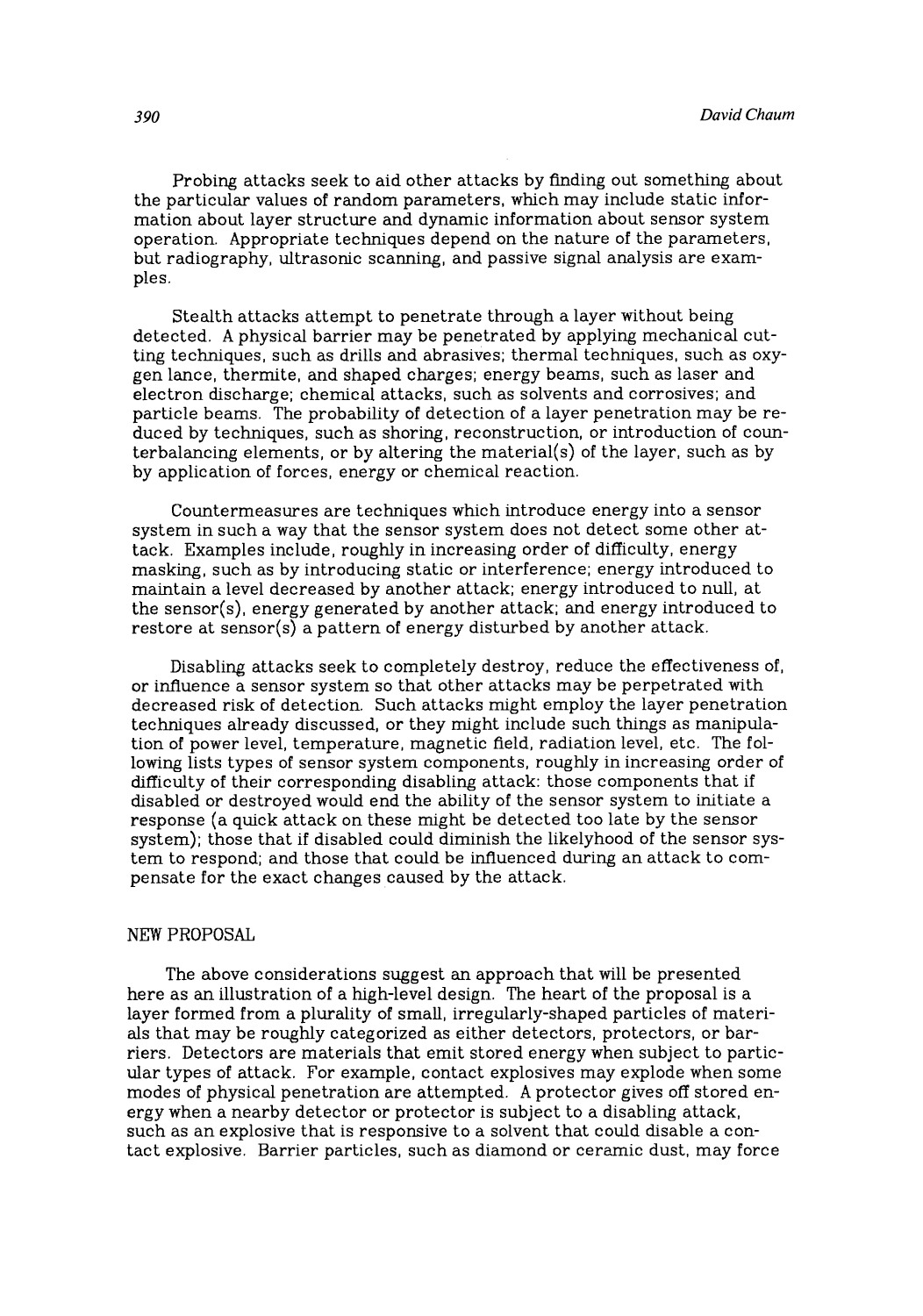certain kinds of attack for which detectors are provided. Some particles may play more than one role.

Such an aggregate layer may be formed in a hardening matrix which will transmit energy released by the detector and protector particles. The construction of the layer may be readily verified by observers who may sample the various types of particles, and watch as the aggregate is prepared and the shielded container is potted within it. Power transmission and communication may be accomplished by inductive techniques, for example. The transducers and electronics of the detector system within the aggregate layer should be protected against disabling attacks, including very fast attacks. It may be desirable to include active sensor systems, such as time domain refiectometry paths, that are protected by the aggregate layer and whose protection extends for a ways beyond that layer, so that the attacks which can be brought to the aggregate are limited. Confidence in the unlikelyhood of a rapid and unanticipated mode of attack may be increased due to the variety of barriers, detectors and interfaces that may be provided. A variety of design concepts that appeared attractive from earlier discussions have been included in this design, including the use of what is in effect a great many layers, exploitation of random boundaries, stored energy mediums, and sensors protected within an inner layer.

### APPENDIX

Several related points are worth mentioning:

- (1) Some locations for a device may greatly ease the problem of providing a sufficient tamper-sating system. For example, a device within a satellite may be protected by the difficulty of reaching it, and by being observable by other satellites. A device which contains sophisticated seismic sensors and is at the bottom of a back-filled drill hole in several hundred feet of bedrock may be very difficult to reach, especially without being detected.
- (2) Accelerometers can do a good job of detecting attempts to transport a secured device. Mechanical accelerometers have appeared in the literature which seem to provide adequate sensitivity and yet are self leveling, and resistant to shock such as might be caused by an earthquake<sup>4</sup>. Much more sophisticated, sensative and miniature devices may now be practical.
- (3) Combinations of materials are often used in sophisticated barriers. Examples include, steel rebar or mesh in concrete, tungsten carbide chips in steel hard plate, and steel and ceramic balls in an epoxy matrix $5$ .

## REFERENCES

(1) Chaum, David, Computer Systems Established, Maintained and Trusted by Mutually Suspicious Groups, Memorandum *UCB/ERL M79/10,* UC Berkeley, February 1979. Also as dissertation.